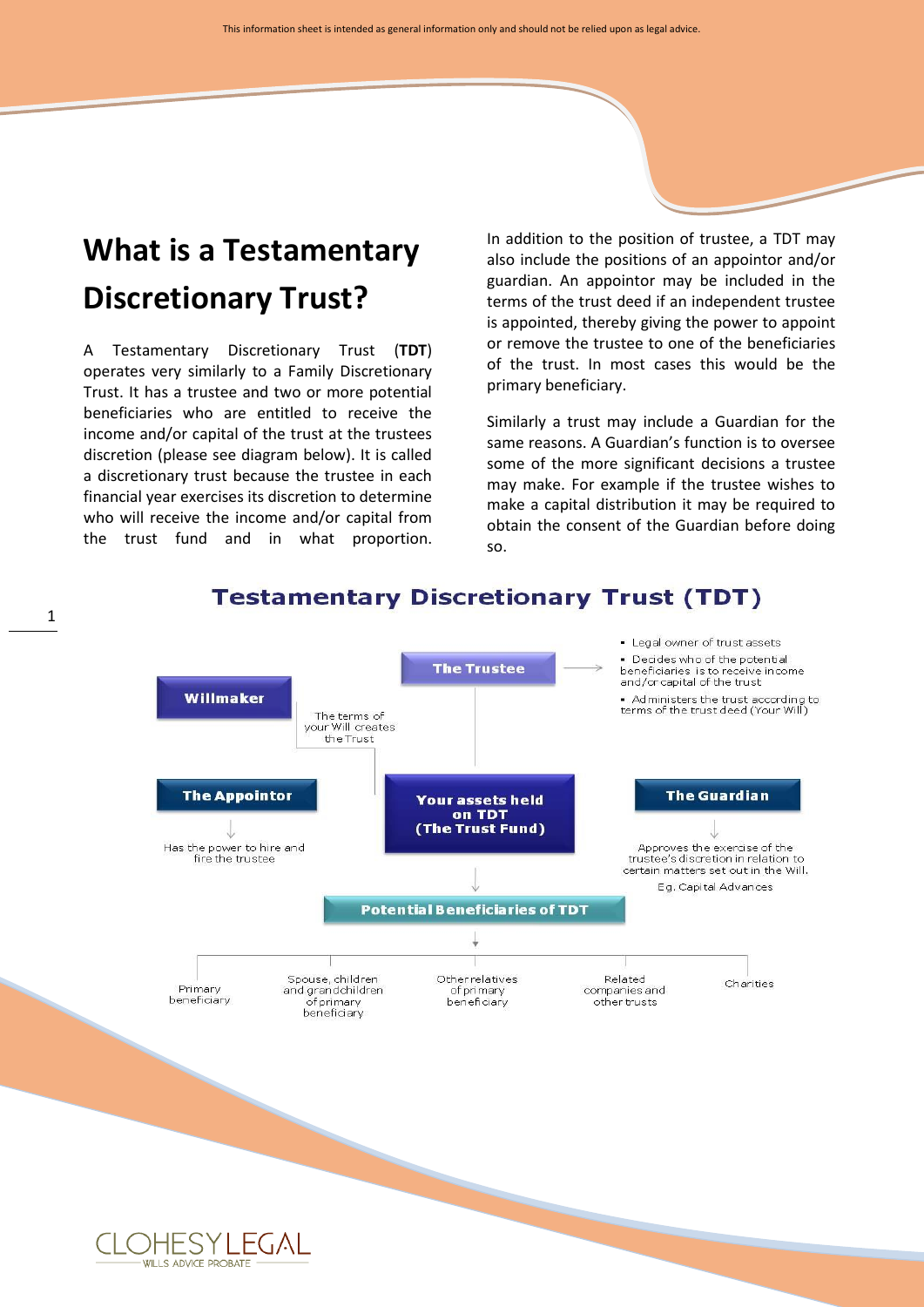#### **Peter and Susan's Story**

Peter is 60 years of age and Susan is 62; they are both semi-retired and are now concerned that they have neglected their estate planning for the past 10 years.

Peter and Susan have three adult children, two are now married with young children of their own and the third is single. One child is currently experiencing marriage difficulties.

Peter and Susan are concerned that their children may lose their inheritance in a divorce.

Peter and Susan were advised to include Testamentary Discretionary Trusts in their Wills for the benefit of each of their children. Discretionary Trusts can assist in protecting their children's inheritance from matrimonial breakdown and bankruptcy.

Peter and Susan died in a car accident before they implemented the recommended changes to their Wills. At the time of their death, their daughter was in the process of separating from her husband and their single son was in financial difficulties after his business failed.

Unfortunately because Peter and Susan left their estate to their children in their personal names, their son's inheritance fell into the hands of his creditors and their daughter's inheritance formed part of the matrimonial assets when her and her estranged husband finally sorted out their finances.

#### **Benefits of a Testamentary Discretionary Trust**

- Asset Protection
- Income Splitting
- Income Streaming
- Generational Wealth Management (providing for future generations of the one family)

#### **Asset Protection**

A Testamentary Discretionary Trust can protect the assets which a beneficiary inherits should they find themselves:

- in financial difficulties (bankrupt); or
- involved in a property settlement because of a relationship breakdown.

This type of trust can also protect the interests of a vulnerable beneficiary, for example beneficiaries with a disability, a gambling problem or a drug addiction.

The separation between the legal owner and beneficial owner of the trust assets allows for this protection to exist.

*NB. There are limitations to the effectiveness of a Testamentary Discretionary Trust, please contact us to discuss your personal circumstances.*

#### **Income Splitting**

It is the income splitting capability of a TDT which makes this structure so attractive. Unlike family discretionary trusts, Testamentary Discretionary Trusts provide a favourable tax position when paying income distributions to a minor (child under 18). This is because a minor beneficiary of a testamentary trust is taxed as an adult. This means that a minor beneficiary is entitled to

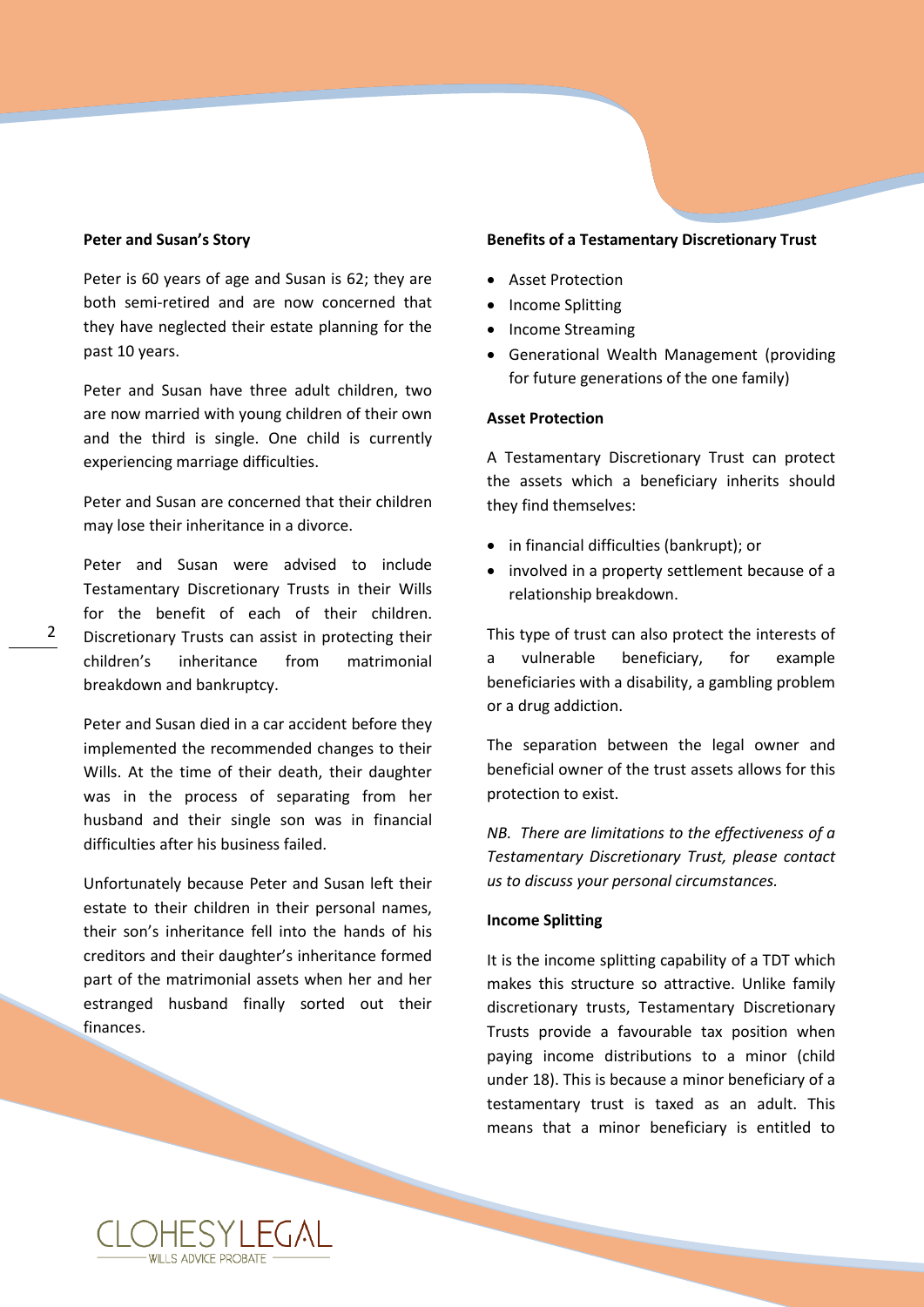receive the \$6,000 tax free threshold and the standard adult tax rates thereafter. This can be compared to a minor of an inter vivos discretionary trust (a trust created during one's lifetime) who is only entitled to \$416 tax free and any income above this amount is taxed at penalty tax rates. *The diagram below sets out an example of the potential tax savings when income is*

3

*distributed from a Testamentary Discretionary Trust between two or more beneficiaries rather than the estate assets being invested in the beneficiary's name and he or she paying tax on the entire income generated.*

## **Tax Effectiveness of a Testamentary Trust**

| Scenario 1<br>Inheritance taken as<br>Lump Sum<br>Invested in child's sole name |          | <b>Estate Assets of</b><br>\$1,000,000 |                                    | Scenario 2<br>Inheritance held in a<br>Testamentary<br><b>Discretionary Trust</b><br>Invested in trust with income earned split 3 ways<br>equally between child's spouse and two young children |
|---------------------------------------------------------------------------------|----------|----------------------------------------|------------------------------------|-------------------------------------------------------------------------------------------------------------------------------------------------------------------------------------------------|
| Assumed income (6%)                                                             | \$60,000 | Assumed income (6%)                    |                                    | \$60,000                                                                                                                                                                                        |
| MTR assumed at 37% (\$100k)                                                     |          | Income for spouse and each child       |                                    | \$20,000                                                                                                                                                                                        |
| Income tax                                                                      | \$22,200 |                                        | Adult MTR (assume no other income) |                                                                                                                                                                                                 |
| Medicare levy                                                                   | \$900    | Income tax                             |                                    | \$2,100                                                                                                                                                                                         |
| Post tax income                                                                 | \$36,900 | Tax offset (\$1,500)                   |                                    | (51500)                                                                                                                                                                                         |
|                                                                                 |          | Medicare levy                          |                                    | nil                                                                                                                                                                                             |
|                                                                                 |          | Post tax income                        |                                    | \$19,400                                                                                                                                                                                        |

#### Tax savings in one financial year \$21,300

**Total combined post tax income** 

\$58,200

NB. Example does not include the Flood levy, Medicare levy surcharge and potential franking credits. It is based on the 2011/12 tax rates.